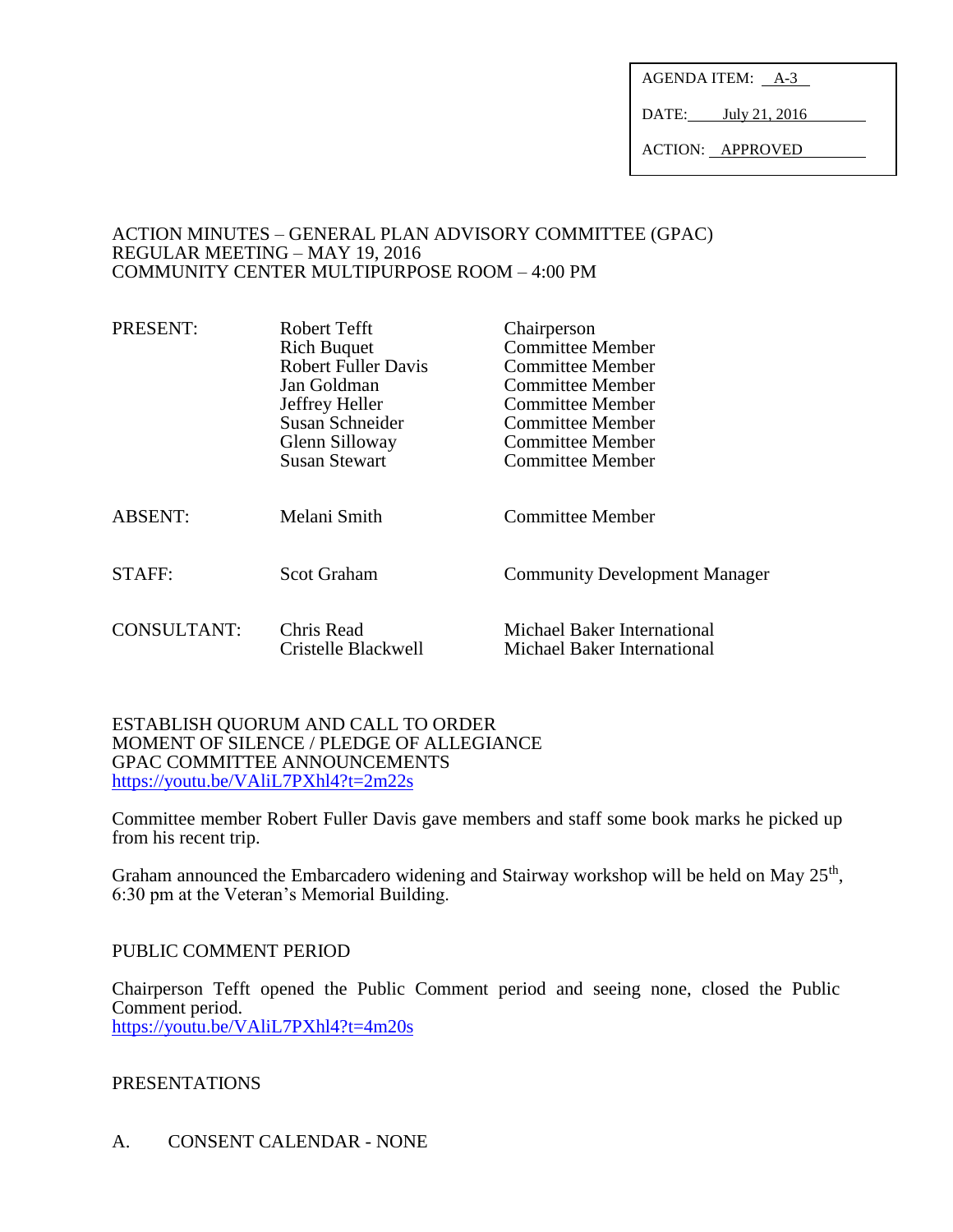## B. UNFINISHED BUSINESS - NONE

## C. NEW BUSINESS

**C-1 June 16, 2016 Community Workshop Discussion.** Staff memorandum discusses workshop agenda, approach, visioning and proposed activities. **Facilitated by**: Michael Baker International <https://youtu.be/VAliL7PXhl4?t=4m40s>

Chris Read reviewed the Work in Progress, Project Workflow and Anticipated GPAC Schedule.

Read also showed a presentation consisting the Project Visioning, Community Baseline Assessment and Vulnerability and Resilience Assessment.

**C-2 Update from GPAC members on outreach efforts.** GPAC members will provide information related to current outreach efforts. *(no staff report – Discussion only)* <https://youtu.be/VAliL7PXhl4?t=1h30m44s>

Cristelle Blackford shared what the team has outlined for the Community Meeting Workshop on June 16<sup>th</sup>. Blackford also reviewed the workshop purpose and the desired outcomes.

The Committee members voiced their concerns regarding the length of the meeting. Most don't feel the two hours would be enough for people.

Goldman stated she presented copies of the vision statement to the Morro Bay Friends of the Library and stated there was no negative response and hasn't heard back from anyone yet.

Silloway attended the Morro Bay Open Space Alliance meeting and stated there was a discussion regarding putting together a workshop related to the General Plan. Silloway stated the group is interested working on a date, most likely it would be held after June 16<sup>th</sup>.

Heller stated his main contact is his neighborhood. Heller is working on getting people to come to the workshop. Heller asked staff how not to duplicate communicating to the same outreach groups.

Graham stated the groups are on an outreach list and will be contacted after the workshop.

D. COMMITTEE MEMBER CLOSING COMMENTS <https://youtu.be/VAliL7PXhl4?t=1h34m16s>